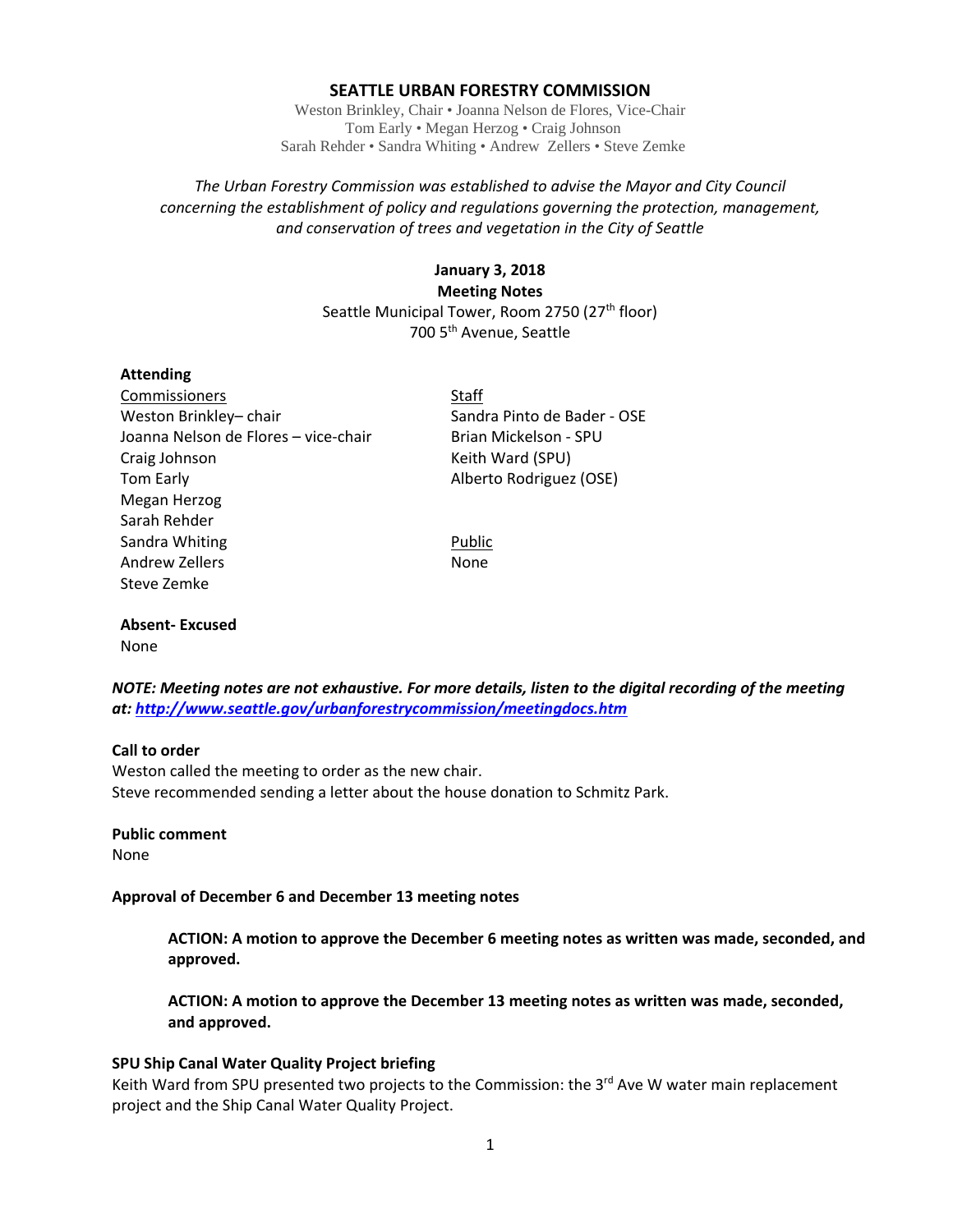$3<sup>rd</sup>$  Ave W water main replacement project. This location has a large drinking water and two sewage pipes. Recently, King County replaced their sewer pipes, tunneling to the west to put the new pipes in. This project will remove sewer pipes that are no longer being used and will put in a new 24" water line to improve drinking water service and reliability. The tunnel was built in 1913 and it's still sound. The pipes did need replacement. The water line and connections will take place on both sides of the ship canal. They are developing a mitigation plan for tree impacts.

UFC question/comment: how long will the project take? Answer: 12‐13 months

Ship Canal water quality project: Combined sewer overflows (CSOs) exist when there is only one pipe on the street (usually old infrastructure) that carries both sewage and stormwater. On a dry day sewage goes to the treatment plant. On a heavy rain day, you add drainage to the system, overwhelming it and causing it to overflow (there are 85 locations for overflows). SPU is working on bringing these locations to federal compliance by 2025. This is a join project between SPU and King County. There are 7 overflow locations (Seattle has 5; King County has 2). They are going to install a 2.7‐mile‐long tunnel/tank 19ft diameter. A pump station in Ballard will pump that water into the treatment plant.

UFC question/comment: how does King County's role fit in being that the project is in Seattle. Answer: The City of Seattle has smaller systems to get the water to King County. The County has many tunnels under the city. They have their own CSO program. The City of Seattle has basins throughout the city. King County has dedicated areas that they have to handle.

UFC question/comment: what has been the planning for infrastructure sizing considering the rate of growth we are experiencing?

Answer: the biggest driver for infrastructure sizing is climate change data. They originally scoped the tunnel at a smaller size (all based on past modeling). They have been continually updating their sizing based on new models. They increased the diameter from 14ft to 19ft.

UFC question/comment: is West Point able to handle increased flow? Answer: That issue was not about capacity. It was a mechanical failure.

UFC question/comment: what happens if this new tunnel fills up? Answer: This project will handle 16 million gallons of overflow. It will not stop everything. They'll have to catch the water before they get to the CSO location. The federal requirement is overflowing no more than once a year over 20 years.

## Tree overview:

Kelsey Whittaker is the PM that is working on tree impacts. They are working to balance the commitment to preserve trees and core sewer and drainage service delivery and the need to maintain critical underground infrastructure.

UFC question/comment: is the 2 for 1 replacement effort considering tree canopy or just stems? The UFC urges SPU to consider replacing the canopy that will reduce runoff.

Answer: they have been applying the policy based on tree quantity and when they take out an exceptional tree they work on replacing with equivalent canopy.

UFC question/comment: how are you looking at the evergreen vs. deciduous issue? We are losing evergreen trees and they are those that provide the most benefit, especially when there is more rain. Answer: The landscape consultant is providing recommendations.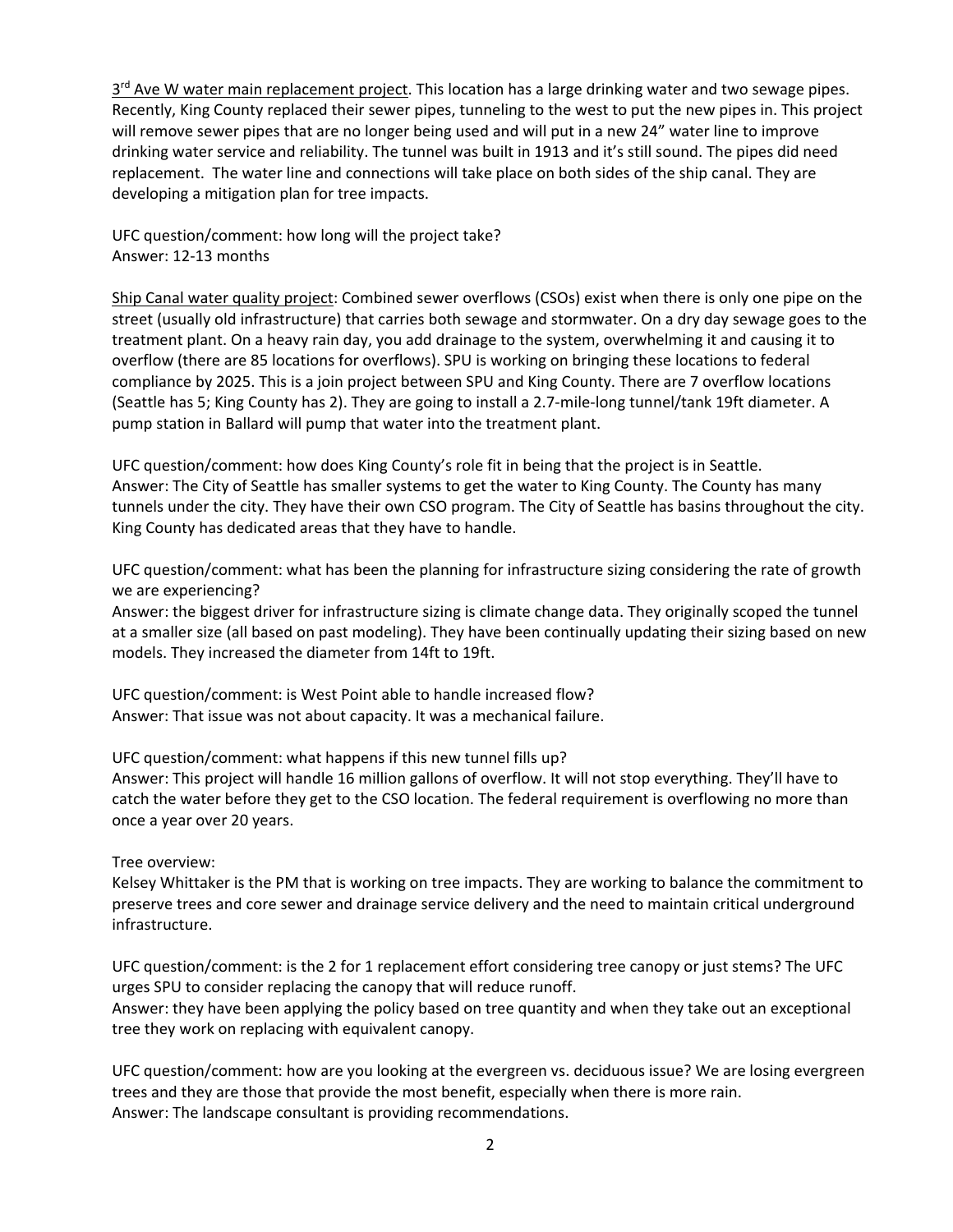Project design is at 60% and shows 99 trees slated for removal. 26 are exceptional (13,183 sqft canopy cover in Ballard and Fremont). 10 are dead or dying. Reasons for removal include: excavation for site remediation, mechanical and other control vaults, drop shafts, diversion structures, above ground structures. They are proposing to plant trees at a different location. They are going to be planting trees at the South Operations Center. They have been coordinating with SDOT as well. They have 5 sites where near‐surface work will take place. The biggest need for replanting is in Ballard (taking out 74 trees).

Neighborhood impacts:

- ‐ Ballard
	- o Site remediation requires excavation of property's north end.
	- o 38 trees removed (24 exceptional)
	- o 74 replacement trees (26 on‐site, 48 off‐site)
- ‐ East Ballard
	- o Large underground mechanical and odor control vaults
	- o 5 trees removed (no exceptional trees)
	- o 10 replacement trees (25 on‐site)
- 3rd Ave W Water Main replacement
	- o New water 24" main beneath Ship Canal
	- o New 12" water main on north side of Ship Canal
	- o Shared tree removal and mitigation approach with Ship Canal Project
- **Fremont** 
	- o Underground shaft and diversion structure locations conflict with trees
	- o 11 trees removed (2 exceptional)
	- o 22 replacement trees (16 on‐site, 4 off‐site)
- ‐ N Queen Anne
	- o Drop shaft and structure conflict with trees
	- o 33 trees removed (no exceptional trees)
	- o 66 replacement trees (13 on‐site, 17 off‐site)
- ‐ Wallingford
	- o Storage tunnel and East shaft
	- o Site remediation
	- o 4 trees removed (no exceptional trees)
	- o 8 replacement trees (31 on‐site)

Sandra PdB recommended the project team to talk to Jana Dilley and OSE about proper application of the 2 for 1 tree replacement executive order. Any suggestions on tree species and restoration design would be appreciated in the next month.

UFC question/comment: Is there a preliminary planting plan? Answer: Yes, Kelsey will send to Sandra PdB and she will distribute.

UFC question/comment: consider also investing in the Duwamish area to provide more benefits associated with trees.

Sandra PdB to reach out to Kelsey and Ward to set up meeting with Core Team to share info with them.

## **Duwamish Valley Program**

Alberto Rodriguez is the Duwamish Valley Program lead. He talked about the Duwamish Valley Program and how it is advancing environmental justice in the Duwamish Valley.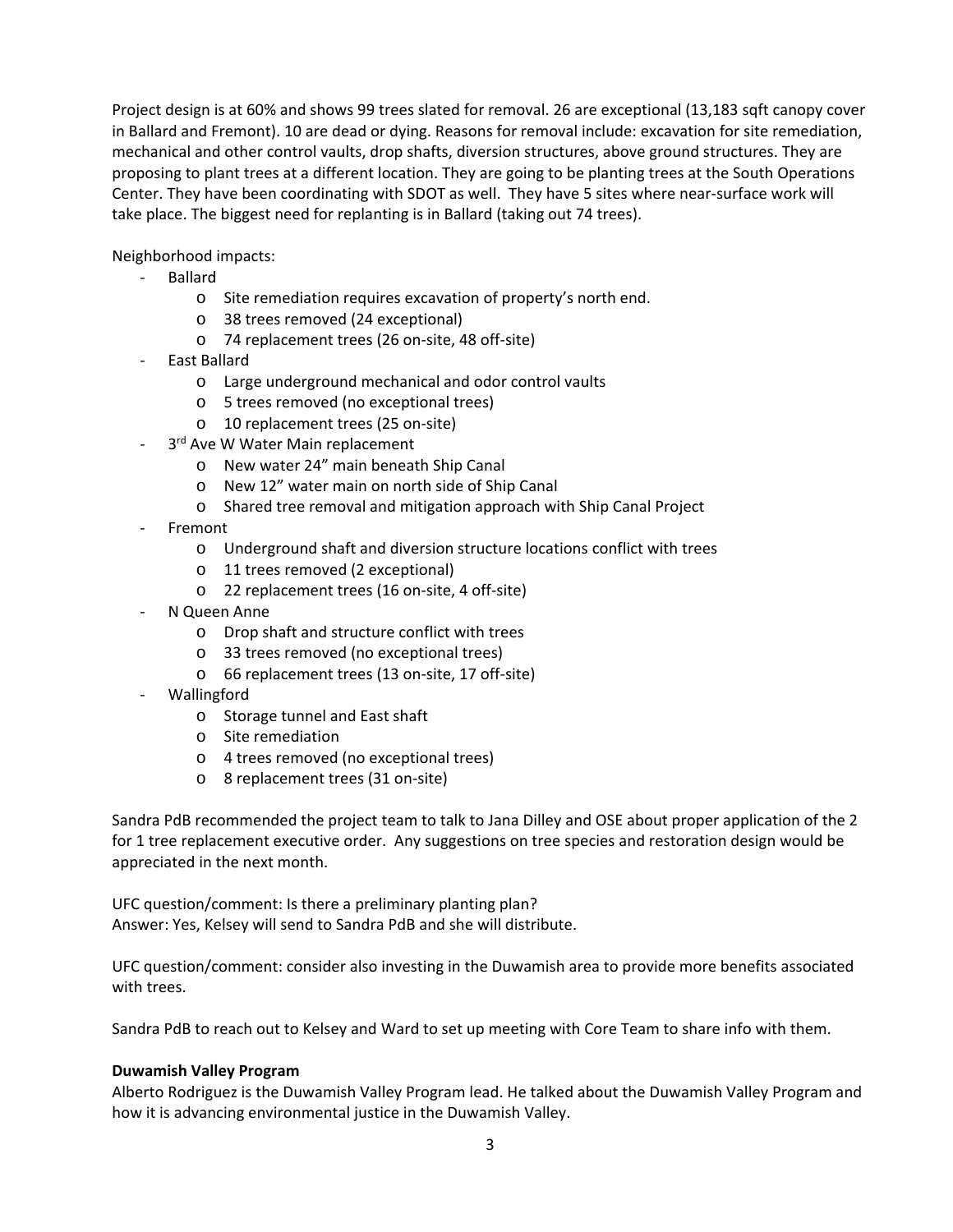There are areas within the City where residents experience life very differently than the more affluent areas of Seattle. One of those areas is the Duwamish Valley (a superfund site).

The program's goal is to advance environmental justice and equitable development. The program provides a intersectional approach to equity issues.

Why the Duwamish Valley? Because the concentration of underserved communities is high. There are well documented disparities. South Park and Georgetown have in average 13 fewer years of life expectancy.

The City put together the Duwamish Valley Action Team to manage over 160 projects and programs having an impact in the DV.

The DV Program has six racial equity outcomes:

- ‐ Healthy communities
- ‐ Thriving neighborhoods
- ‐ Prosperity in place
- ‐ Employment and economic opportunity
- ‐ Equitable access to City resources, accountability, and decision‐making
- ‐ Community leadership and capacity building

## Core Team's role:

- ‐ Sustain momentum to achieve program objectives
- ‐ Set agendas
- ‐ Represent the DVAT at briefings
- ‐ Bring policy, program and capita project perspective to Core Team.

Team members:

- ‐ Complete picture of Capital and programmatic investments
- ‐ Engage with near‐term actions to maximize alignment with objectives
- ‐ Contribute to action plan describing how future investments align
- ‐ Identify future resource needs

## Duwamish Valley Action Plan

Per feedback from the Capital Cabinet, we organized our work and recommendations in the following manner:

- ‐ Near‐term actions (0‐1 years) staff
	- o Capacity building through Equity and Environment Initiative report‐backs
	- o De‐paving and tree planting
	- o Youth programming and training
	- o Duwamish Waterway Park
	- o Tree planting planning and engagement
	- o South Park Neighborhood Center
- Mid-term recommendations (1-5 years) managers
	- o Working with City departments to explore opportunities to embed racial equity.
- ‐ Long‐term recommendations (5+ years) ‐ Directors

Part of the Healthy Environment effort includes tree planting and maintenance

Goal: increase overall tree canopy coverage and maintain and improve the health of existing trees in South Park and Georgetown. By fall 2018, establish tree canopy goals specific to South Park and Georgetown.